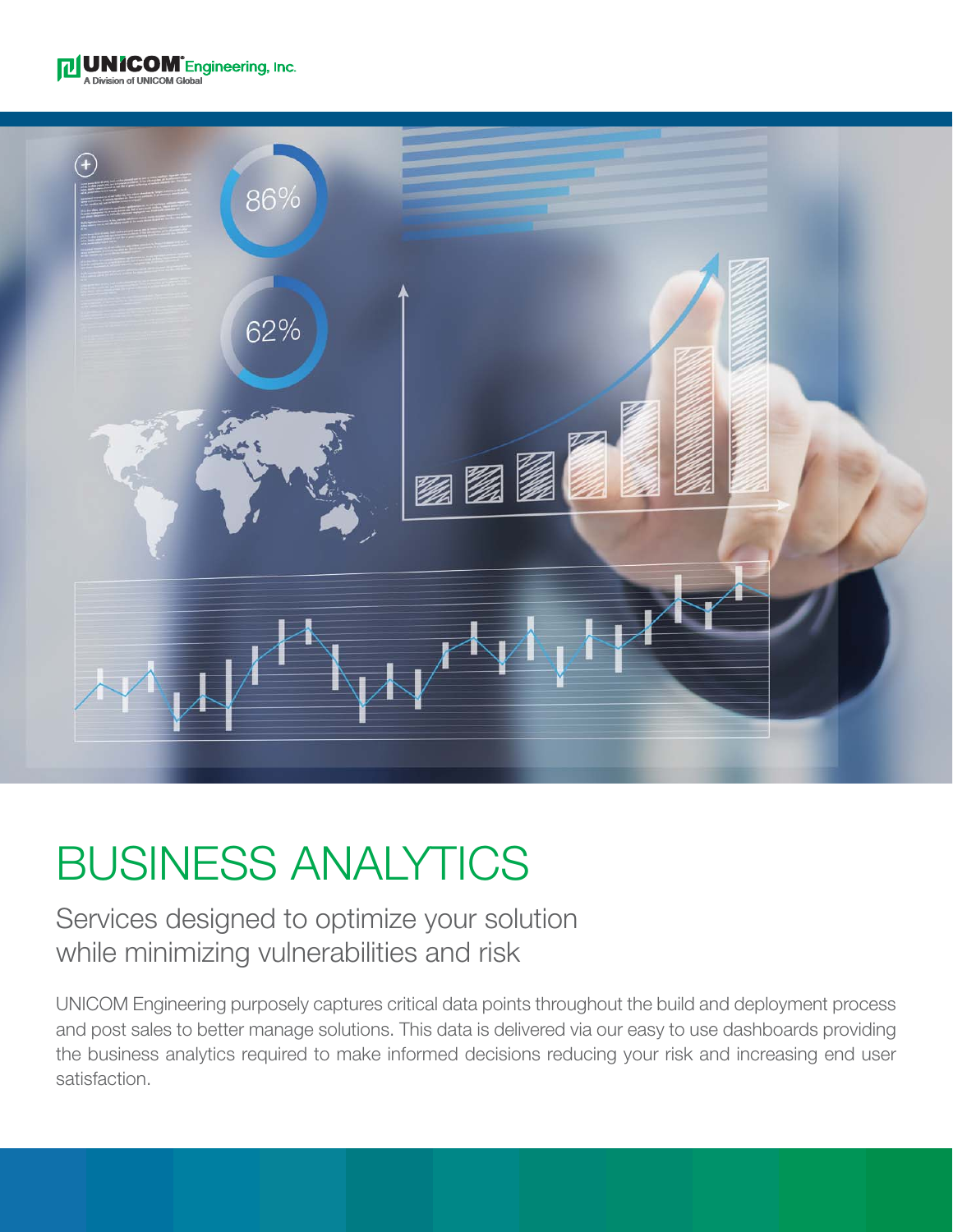





#### Improve repeatability and reduce vulnerabilities of your solution with business analytics services

## Product Lifecycle Management Report

UNICOM Engineering takes a holistic approach to Product Lifecycle Management (PLM) enabling you to strategically manage each phase of your solution. The basis of the system is the data that relates to the design, production, support, end of life and potential transition plans to new technology. Along with a proactive and comprehensive approach that ensures predictable, repeatable builds and reduces the many risks and costs associated with change.



A key tool to our Product Lifecycle Management system is the Product Lifecycle Management (PLM) Report which combines data from various infrastructure tools and databases including Agile to provide a complete picture of component PLM information and activities. The report is designed to provide a timeline view of changes associated with each component used in a solution allowing the customer to collect information and react accordingly to prevent shipping delays. Sometimes, supply chain issues may arise for components such as (second source) manufacturer parts for applicable items.

Lifecycle Management Report provides a comprehensive snapshot of the solution lifecycle to the component level.

- Where used data provides detailed **A** visibility to component usage across platforms for quick reference and change control.
- **B** Business Intelligence provided through lead time and EOL data enables accurate supply and transition planning of existing and next gen solutions.
- **C** The Product Change Notification (PCN) portion of the report serves as a repository of technology partner notifications regarding updates and lifecycle changes to components.

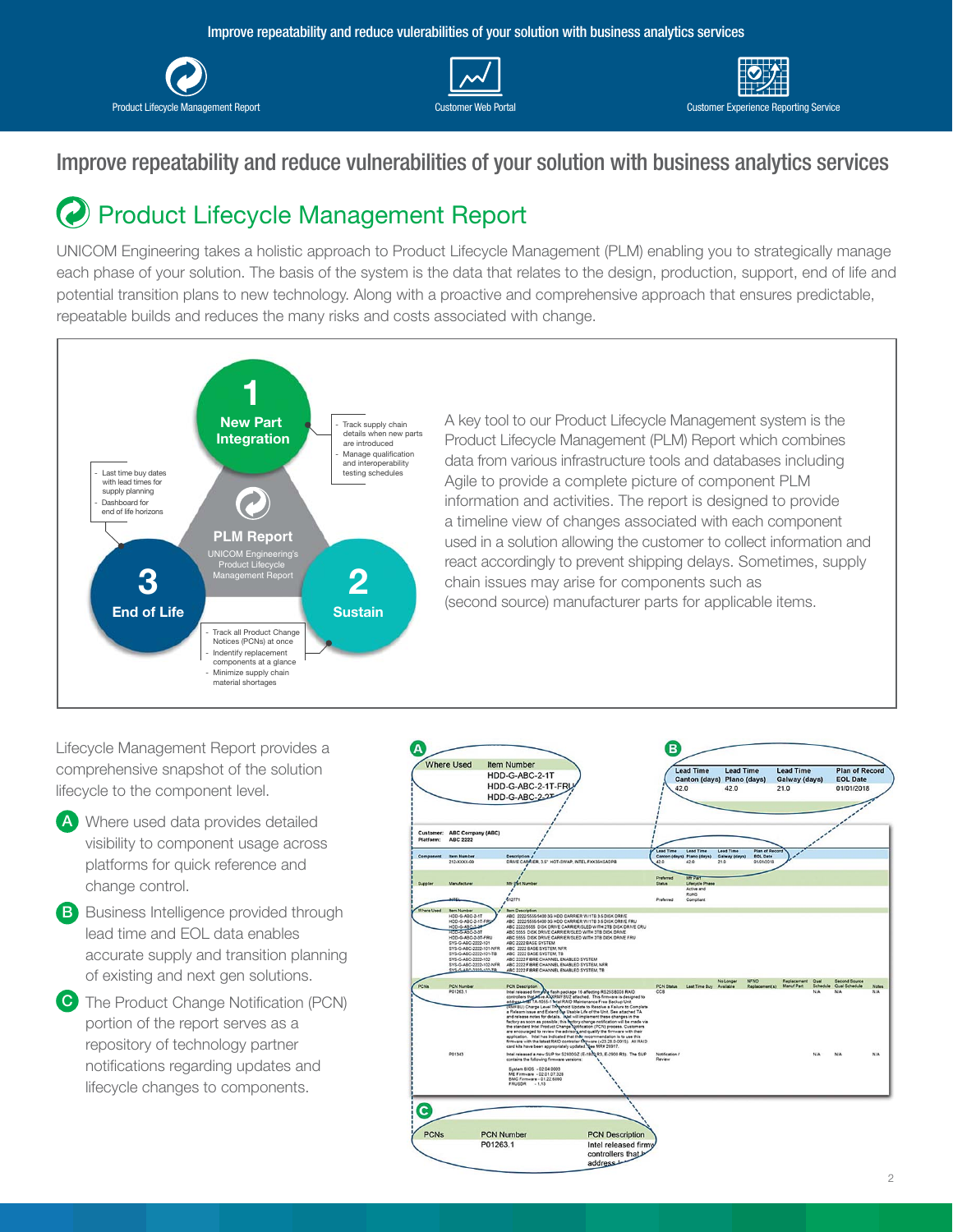# **M** Customer Web Portal

UNICOM Engineering's customer portal provides visibility and control of your business online through a secure web portal that reports status of inventory, tracks orders and shipments, manages forecasts and produces reports. The portal serves as a primary access point to information and to view the status of products and orders in real time.

The portal shows the status of current shippable products, finished goods and Work in Progress (WIP) by location–enabling customers to plan and execute location-based distribution. Having this information at your disposal allows you to respond to sales demand in a more timely manner.

The portal offers multiple ways to view your business information. You can view information by PO, ship date or serial number. You can request and generate reports that include information on RMAs, open orders, WIP, shipments, and evaluation equipment.

#### *Forecasting*

As a vital step in securing inventory and driving manufacturing plans to address demand, our Account Managers work with our Program Managers to develop build forecasts (by SKU). Customer forecasts are accessible through the portal for review and evaluation.

#### *Inventory Management*

The Partner Portal is key to managing and tracking manufacturing cycles and inventory levels at UNICOM Engineering's various plants and depots. The portal provides access to inventory sorted by customer owned, finished goods and Work in Progress (WIP) by location—better enabling customers to commit to sell/ship on time.

| Home         |                                                  | Inventory            | Orders                                             | Forecast | Reports                    | Profile | <b>Tech Support</b> |                | Help           |              |          |       |
|--------------|--------------------------------------------------|----------------------|----------------------------------------------------|----------|----------------------------|---------|---------------------|----------------|----------------|--------------|----------|-------|
|              | <b>Authorized Parts</b><br><b>Customer Owned</b> |                      | <b>Finished Goods</b><br><b>Inventory Receipts</b> |          | <b>Forward Stock Depot</b> |         | Work in Progress    |                |                |              |          |       |
|              |                                                  | $x$ Export to Excel  |                                                    |          |                            |         |                     |                |                |              |          |       |
|              | Model                                            |                      | <b>Customer Part</b>                               |          | <b>Description</b>         |         |                     | <b>Total</b>   | Avail          | Alloc        | Location |       |
|              |                                                  |                      |                                                    |          |                            |         |                     |                |                |              |          |       |
| >            |                                                  | SYS-ABC100-000       | ABC Unit 100                                       |          | <b>Customer Demo Part</b>  |         |                     | 8              | 7              | 1            | Plano    |       |
| $\checkmark$ |                                                  | SYS-ABC200-000       | ABC Unit 200                                       |          | <b>Customer Demo Part</b>  |         |                     | $\overline{7}$ | 6              | 1            | Canton   |       |
|              |                                                  | <b>Item Number</b>   |                                                    |          |                            |         | Age in Days         |                | $0 - 30$       | $31 - 60$    | 61-90    | $91+$ |
|              | ∾                                                | SYS-ABC200-000       |                                                    |          |                            |         |                     |                | $\overline{2}$ | $\mathbf{0}$ | $\circ$  | 0     |
|              |                                                  | <b>Serial Number</b> |                                                    |          |                            |         | Age in Days         |                | $0 - 30$       | $31 - 60$    | 61-90    | $91+$ |
|              |                                                  | serial demo          |                                                    |          |                            |         |                     |                | 2              | 0            | 0        | 0     |
| >            |                                                  | SYS-ABC200-000       | ABC Unit 200                                       |          | <b>Customer Demo Part</b>  |         |                     | 26             | 25             | 1            | Canton   |       |
| >            |                                                  | SYS-ABC200-000       | ABC Unit 200                                       |          | <b>Customer Demo Part</b>  |         |                     | 13             | 12             | 1            | Plano    |       |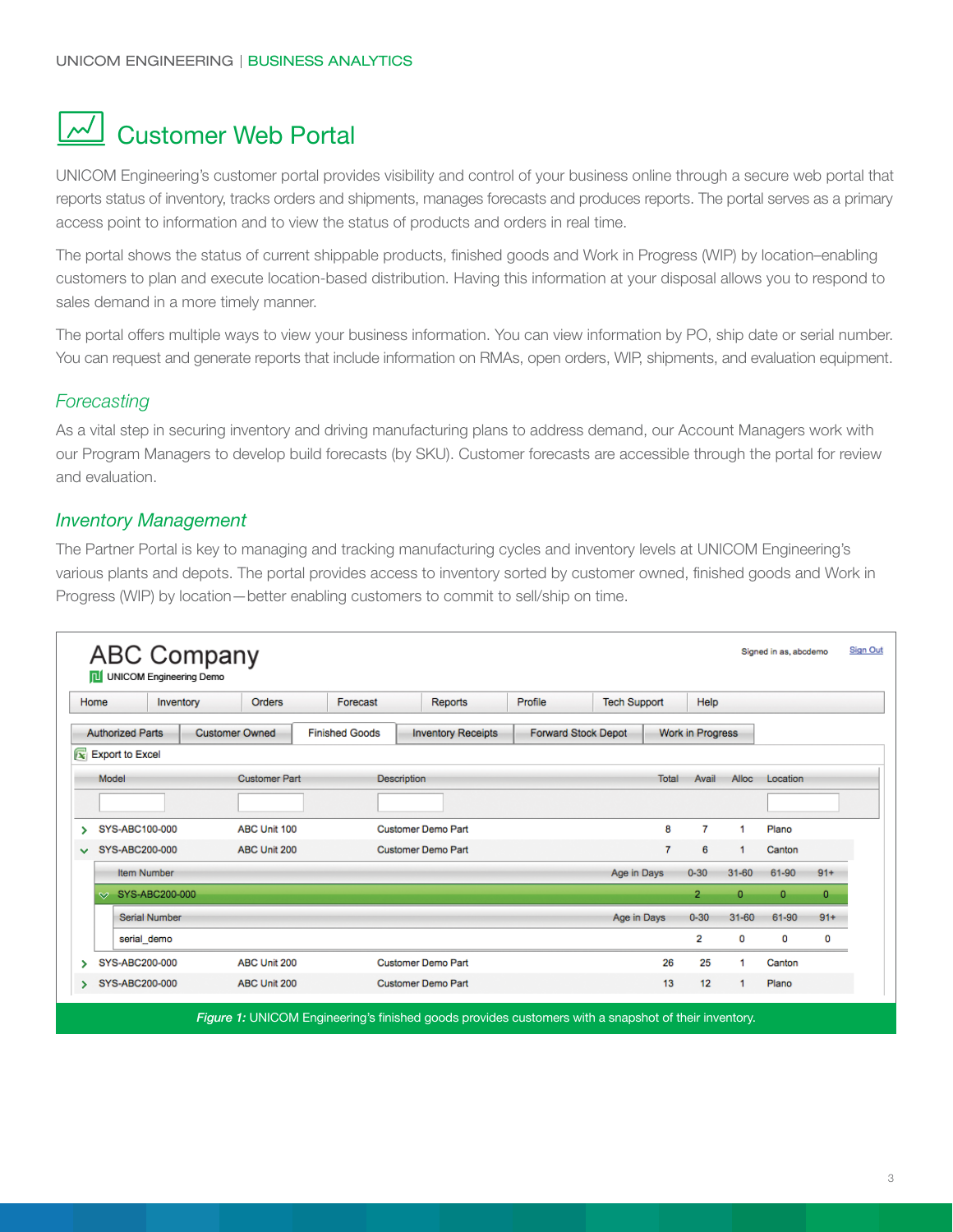#### *Order & Shipment Tracking*

Once an order has been placed, customers can track and report the status of individual shipments. The portal provides valuable information including the carrier, tracking number(s) and associated freight charges. Information can be retrieved by ship date or PO number and results provide information down to the serial number of each part. This level of asset management is critical to customers who use serial numbers and MAC addresses to establish license keys for the software loaded on each device.

#### Order and shipment tracking enables customers to:

- n Pro-actively monitor and share shipping information with their customers
- Plan the deployment of installation/ service technicians
- Obtain proof of shipment for regulatory and audit purposes
- **n** Initiate invoice processes

|     | Home<br>Inventory              | Orders                          | Forecast                | <b>Reports</b>                   | Profile                        | <b>Tech Support</b> | Help              |                   |                             |
|-----|--------------------------------|---------------------------------|-------------------------|----------------------------------|--------------------------------|---------------------|-------------------|-------------------|-----------------------------|
|     | <b>Assets by Serial Number</b> | <b>Blanket PO's</b>             | <b>EDI Transactions</b> | <b>Orders</b>                    | <b>Promise Date History</b>    |                     |                   |                   |                             |
| PO# |                                | <b>OR</b><br>4/15/2016<br>Start | End 4/18/2016           | <b>Use Dates</b><br>30 days<br>o | 60 days<br>90 days<br>ω<br>. . |                     | $\Box$ Search     | 삅<br>Reset        | $\mathbf{X}$ Export<br>Save |
|     | Additional search options      |                                 |                         |                                  |                                |                     |                   |                   | $\triangleright$            |
|     | PO#                            | Cust PO#                        | Transaction #           | Ship to                          |                                | Status              | <b>Request Dt</b> | <b>Promise Dt</b> | Ship Dt                     |
|     |                                |                                 |                         |                                  |                                | All<br>×            |                   |                   |                             |
| Y.  | PO-12301                       | None                            | <b>STDINV012345</b>     | Acme Auto                        |                                | Shipped             | 28-Apr-2016       | 28-Apr-2016       | 28-Apr-2016                 |
| >   | PO-12302                       | <b>None</b>                     | <b>STDINV012350</b>     | <b>State Street Bank</b>         |                                | Shipped             | 28-Apr-2016       | 28-Apr-2016       | 28-Apr-2016                 |
| ×.  | PO-12303                       | None                            | <b>STDINV012375</b>     | <b>British Airways</b>           |                                | Shipped             | 06-Apr-2016       | 06-Apr-2016       | 06-Apr-2016                 |
| ×.  | PO-12306                       | <b>None</b>                     | <b>STDINV012500</b>     | <b>Acme Financial Services</b>   |                                | Shipped             | 09-Apr-2016       | 09-Apr-2016       | 09-Apr-2016                 |
| У   | PO-12307                       | None                            | STDORD012700            | <b>Bunker Hill</b>               |                                | Ordered             | 28-Apr-2016       | 01-Apr-2016       |                             |
| ×.  | PO-12308                       | <b>None</b>                     | STDORD012800            | Gymnastics                       |                                | Ordered             | 16-Apr-2016       | 01-Apr-2016       |                             |
| ъ.  | PO-12309                       | None                            | STDORD012900            | Transit                          |                                | Ordered             | 24-Apr-2016       | 01-Apr-2016       |                             |

*Figure 2:* UNICOM Engineering's Order & Shipment Tracking snapshot lists a detailed report of a placed order.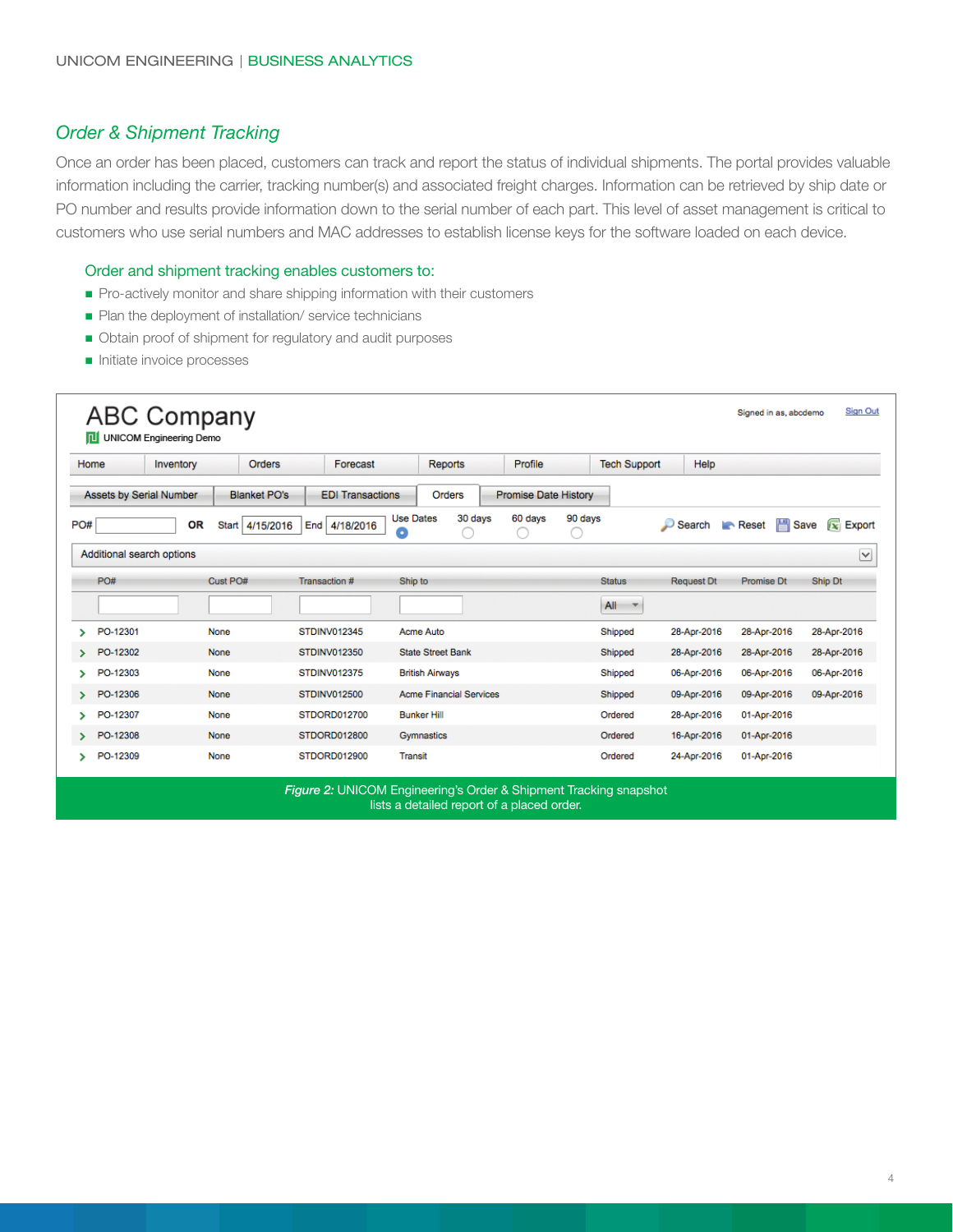#### *Operational Reports*

A series of reports are available to customers via the portal, including Open Order Summary, Shipment Summary, RMA Activity and Detailed RMA Activity reports. In addition to viewing these via the portal, many of these reports are available to be received via an HTML email for users who choose to subscribe to such emails.

#### *Technical Support*

You can enter new support tickets, view open/closed tickets, and receive support help using this section of the portal.

#### Customers can quickly and easily:

- Place a new support request
- view open and closes requests
- View RMA activity
- Place and view customer SAT requests

| Home                         | Inventory       | <b>Orders</b>                                                                                                   | Forecast |                                                            | <b>Reports</b> | Profile                    | <b>Tech Support</b>  | Help |              |
|------------------------------|-----------------|-----------------------------------------------------------------------------------------------------------------|----------|------------------------------------------------------------|----------------|----------------------------|----------------------|------|--------------|
| <b>Open Support Requests</b> |                 | <b>Closed Support Requests</b>                                                                                  |          |                                                            |                | <b>New Support Request</b> |                      |      |              |
|                              |                 | Due to the time sensitive nature of Critical and Major issues those options are not available from this Portal. |          |                                                            |                |                            |                      |      |              |
| Name:                        | <b>ABC Demo</b> | Please call 1-800-977-4002 or +1 972-673-1300 and speak with your technical support representative.             |          | <b>Request Type:</b>                                       |                | <select></select>          | $\mathbb{C}^2$       |      |              |
| Phone:                       | 12345678901     |                                                                                                                 |          | <b>Priority:</b><br><b>TLA Serial#</b><br><b>TLA Part#</b> |                | Informational              | $\Diamond$           |      |              |
| <b>Mobile:</b>               |                 |                                                                                                                 |          |                                                            |                |                            |                      |      |              |
| Email:                       | none            |                                                                                                                 |          |                                                            |                |                            |                      |      |              |
|                              |                 | abcdemo@unicomengineering.com                                                                                   |          |                                                            |                |                            |                      |      |              |
| <b>Customer Ref#:</b>        |                 |                                                                                                                 |          | <b>TLA Description:</b>                                    |                |                            |                      |      |              |
| Eval/Beta:                   | DOA:            |                                                                                                                 |          | Area:                                                      |                | <select></select>          | $ \hat{\mathbf{c}} $ |      |              |
|                              |                 |                                                                                                                 |          | Sub-area:                                                  |                |                            | ¢.                   |      |              |
| <b>Call Subject:</b>         |                 |                                                                                                                 |          |                                                            |                |                            |                      |      |              |
|                              |                 | 100 Characters max (optional)                                                                                   |          |                                                            |                |                            |                      |      |              |
| <b>Support Request</b>       |                 |                                                                                                                 |          |                                                            |                |                            |                      |      |              |
| <b>Initial Description:</b>  |                 | These special characters will be removed upon submission: % $<$ >                                               |          |                                                            |                |                            |                      |      |              |
|                              |                 |                                                                                                                 |          |                                                            |                |                            |                      |      |              |
|                              |                 |                                                                                                                 |          |                                                            |                |                            |                      |      |              |
| <b>Attachments:</b>          |                 |                                                                                                                 |          |                                                            |                |                            |                      |      |              |
|                              | Choose File     | no file selected                                                                                                |          |                                                            |                |                            |                      |      | 2MB max size |
|                              |                 |                                                                                                                 |          |                                                            |                |                            | Submit               |      |              |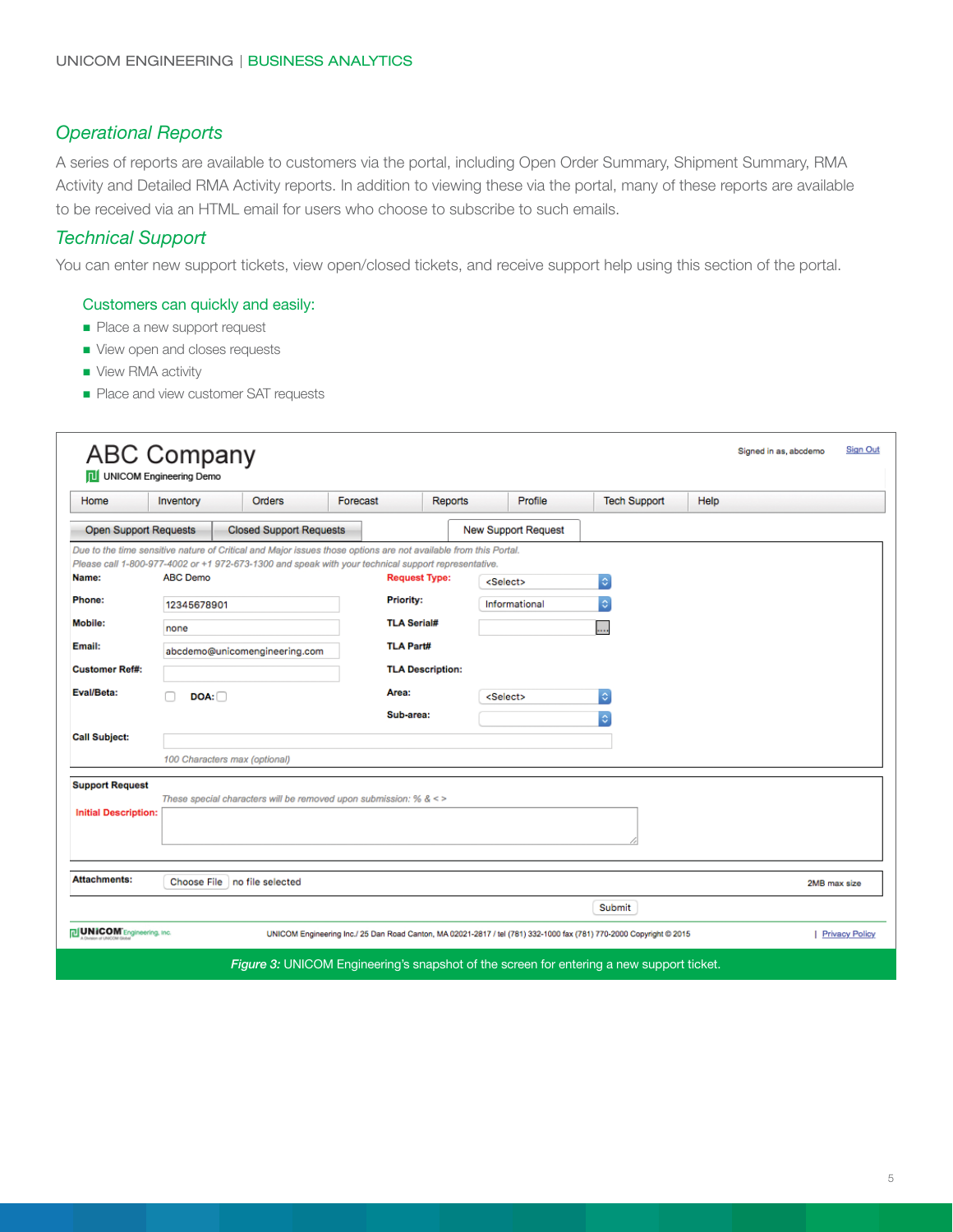#### *Refurbishment Program*

UNICOM Engineering offers a refurbishment program whereby used inventory can be returned to our facilities, refurbished and restocked for demonstration and evaluations, pilot programs, proof of concepts or other business needs. The portal provides visibility into this inventory as well, allowing customers to view quantities, locations and current condition of that inventory.

# **CAL Customer Experience Reporting Service**

Supporting solutions in the field can quickly erode profits and decrease end user satisfaction if you are unable to find rapid resolution to issues. UNICOM Engineering's Customer Experience Reporting service provides the business analytics required to make informed decisions reducing your risk and increasing end user satisfaction. We follow a systematic approach to troubleshooting incidents in the field and capture vital data points throughout the process.

Our Customer Experience Reporting services aggregates the data into any easy to use dashboard providing early indicators of product issues in the field. It further provides a lifecycle view over time revealing potential trends and quality improvement opportunities. As components within the solution approach their end of life, this data can be used to predict necessary inventory and resources required to support contractual service levels. Track field performance based upon the age of the system or component in the field.

#### *The Dashboard Defined*

The Customer Experience Dashboard is the tool that enables visibility to incident and confirmed failure data. It tracks subcomponent and provides a visual and numeric representation of platform performance. Depending on the service level you choose, the dashboard can provide the following:

- **n** Incident, Field Repair, Return, and Confirmed
- **Failure Ratios by month**
- **n** Actual to predicted failure rates
- **Nisibility to overall portfolio or individual** product line failures
- Failure reports for each phase of the product lifecycle

|              | $C(P)$ = Confirmed failures (Predicted Failures) |  |                                               |  |  |  |
|--------------|--------------------------------------------------|--|-----------------------------------------------|--|--|--|
| $P = \Omega$ | C/P<1                                            |  | $1 < C/P < 1.25$ 1.25 $< C/P < 1.5$ C/P > 1.5 |  |  |  |
|              |                                                  |  |                                               |  |  |  |

**Better** 

| Component Type | 2015-01    | 2015-02    | 2015-03    | 2015-04    |
|----------------|------------|------------|------------|------------|
| <b>BATT</b>    |            |            |            |            |
| <b>BLADE</b>   |            |            |            |            |
| <b>CHASSIS</b> | 3(4.2)     | 1(3.9)     | 4(4.6)     | 6(4.6)     |
| <b>CPU</b>     | 0(0.9)     | 1(0.8)     | 0(1.0)     | 0(1.0)     |
| <b>DIMM</b>    | 3(20.0)    | 5(18.5)    | 3(22.4)    | 2(22.2)    |
| <b>DSSD</b>    |            |            |            |            |
| <b>FAN</b>     | 0(2.3)     | 0(2.1)     | 0(2.6)     | 0(2.5)     |
| <b>FDD</b>     |            |            |            |            |
| <b>FLASH</b>   |            |            |            |            |
| <b>HBA</b>     | 0(0.1)     | 1(0.1)     | 0(0.1)     | 0(0.1)     |
| <b>HDD</b>     | 27 (151.4) | 93 (139.6) | 25 (169.9) | 77 (167.7) |
| <b>MEDIA</b>   |            |            |            |            |
| <b>MOBO</b>    | 3(6.3)     | 3(5.8)     | 3(6.9)     | 9(6.8)     |
| <b>NIC</b>     | 2(1.0)     | 0(1.0)     | 2(1.2)     | 1(1.2)     |

*Appliance Performance Dashboard Example* The dashboard enables visibility to critical data while revealing trends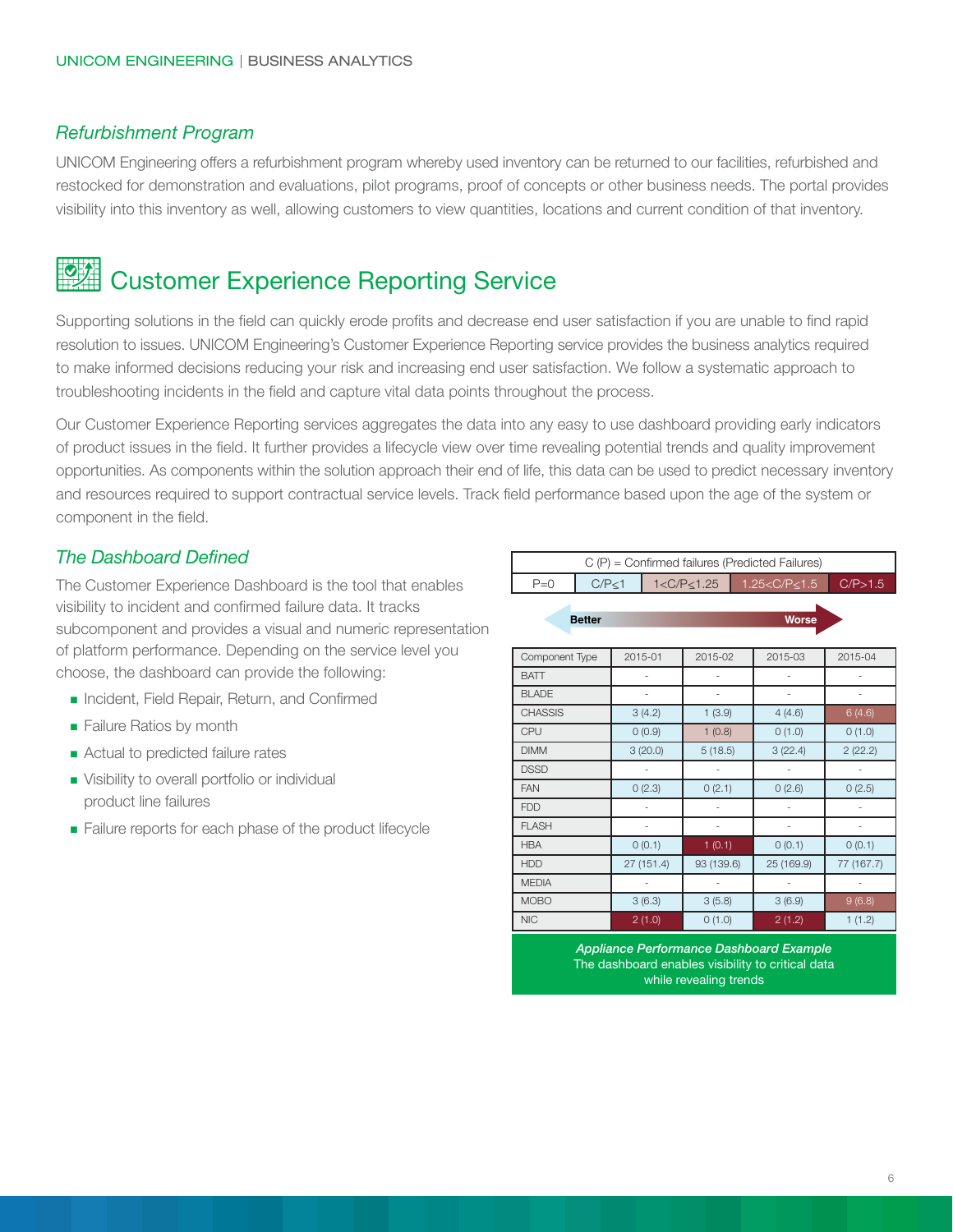#### *Service Level to Meet Your Needs*

Each organization has different requirements for data and reporting. To ensure you are only investing in the data you require, the following service levels are available.

| <b>LEVEL</b>    | <b>DESCRIPTION</b>                                       | <b>SERVICES</b>                                                                                                                                                                                                                                                                                                                                                                                                                                                             |
|-----------------|----------------------------------------------------------|-----------------------------------------------------------------------------------------------------------------------------------------------------------------------------------------------------------------------------------------------------------------------------------------------------------------------------------------------------------------------------------------------------------------------------------------------------------------------------|
| <b>BRONZE</b>   | <b>Basic Failure Data</b>                                | • One Dashboard for customer portfolio (bundle of all platforms subcomponents)<br>■ Every customer platform contained in one dashboard<br>• Confirmed Failure Ratios compared to predictions by month<br>In All components/assemblies of every life-phase are considered in the field population                                                                                                                                                                            |
| <b>SILVER</b>   | <b>Advanced Failure Data</b>                             | One Dashboard for each customer platform<br>Confirmed Failure Ratios compared to predictions by month<br>• All components/assemblies of every life-phase are considered in the field population                                                                                                                                                                                                                                                                             |
| <b>GOLD</b>     | <b>Advanced Return</b><br>and Failure Data               | ■ Two Dashboards for each customer platform<br>Return Ratios compared to predictions by month<br>• Confirmed Failure Ratios compared to predictions by month<br>■ All components/assemblies of every life-phase are considered in the field population                                                                                                                                                                                                                      |
| <b>PLATINUM</b> | Premiere Incident,<br>Repair, Return<br>and Failure Data | Three Dashboards for each customer platform and life-phases<br>Incident Ratios compared to predictions by month<br>Return Ratios compared to predictions by month<br>Confirmed Failure Ratios compared to predictions by month<br>Components/assemblies considered in the field population are based on their<br>life-phases<br>Typical life-phases are:<br>Early-Life $(0 - 6$ months)<br>$\blacksquare$ Mid-Life (7 - 18 months)<br>$\blacksquare$ Late-life (19+ months) |